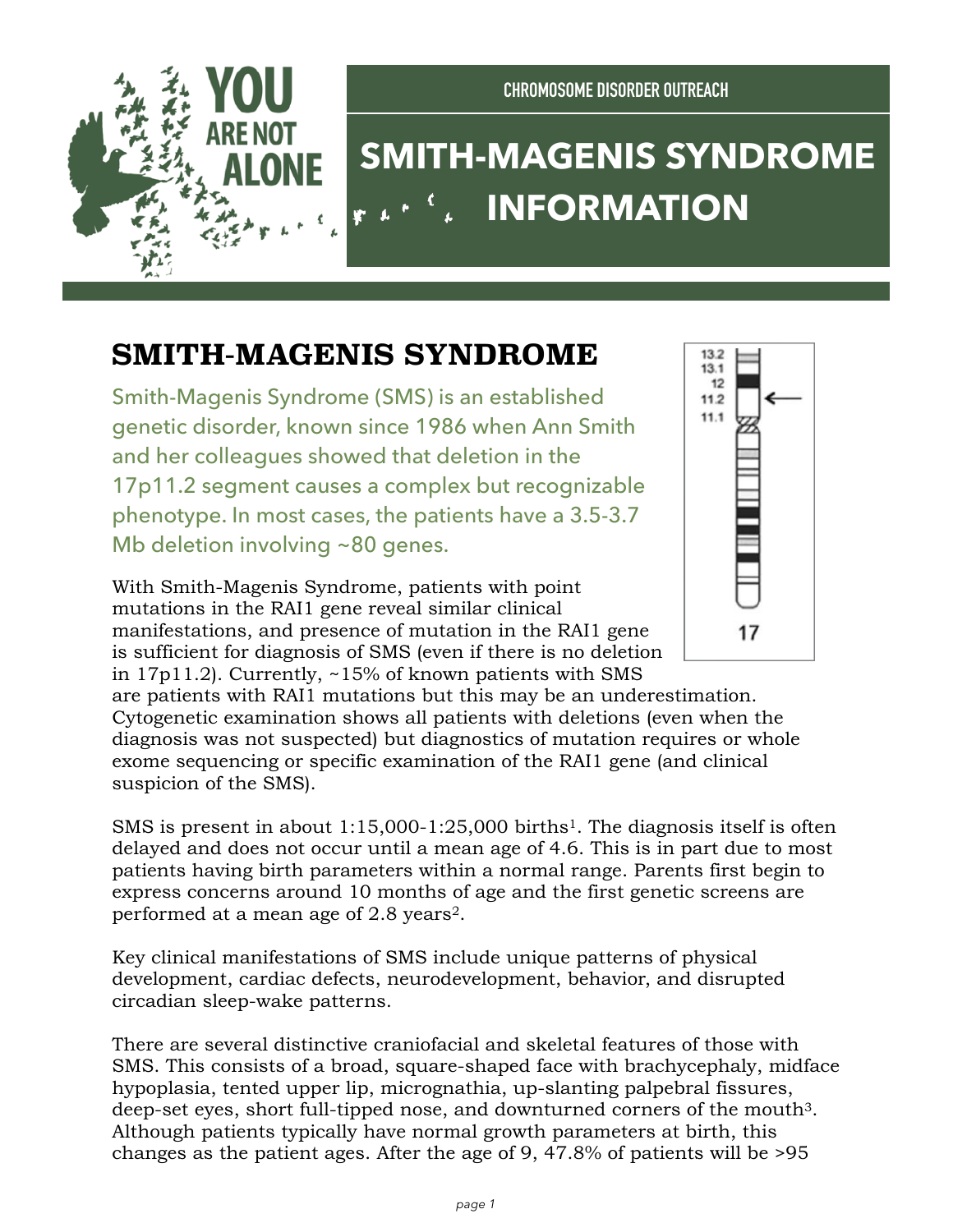percentile for weight4. Other physical attributes include a short stature, scoliosis in 43% of patients, dental abnormalities in 56%, ophthalmological problems in 89%, and deafness or hearing impairment in at least one ear in 32% of patients2.

Various cardiac defects may be found in  $\sim$ 25% of patients. This includes ventricular septal defects, atrial septal defects, tricuspid stenosis, mitral stenosis, tricuspid and mitral regurgitation, aortic stenosis, pulmonary stenosis, mitral valve prolapses, tetralogy of Fallot, and total anomalous pulmonary venous connection5. In the vast majority of patients, however, these defects are not life-threatening and do not require surgical correction.

Almost all SMS patients exhibit some degree of intellectual disability. The range of intellectual disability varies widely. Severe or profound intellectual disability occurs in less than 10% of patients. Many will have a delayed age of walking, with an average age of 25 months. Only 68% have their first words by age 3 and only 18% have their first sentence before 3 years of age2.

SMS has several unique behavioral patterns. Most patients (88%) will have behavioral disorders to some extent. One such behavior is self-injurious behavior. This includes self-biting, self-hitting, inserting of foreign objects into orifices of their body, skin pricking, and tearing off nails<sup>6</sup>. Many patients will also have temper tantrums (84%), attention seeking, and aggressive behaviors2.

Patients almost always have abnormalities in their circadian sleep-wake patterns. This includes fragmented and shortened sleep cycles, reduced or absent eye movement (REM) sleep, frequent nocturnal and early morning awakenings, and excessive daytime sleepiness. This is largely due to both an imbalance in melatonin levels throughout the cycle as well as body temperature4. This is thought to be so prevalent due to the role RAI1 has in regulating circadian rhythm genes. Sleep deficits are thought to contribute to the severity of behavioral and learning problems of patients. Those with increasingly adverse sleep patterns often have higher levels of depression and anxiety7.

Patients who have a RAI1 mutation will have different expression of SMS in comparison to those who have the 3.5-3.7 Mb deletion within 17p11.2. Those with the deletion often have more severe phenotypes than those with just a RAI1 mutation. This includes speech and motor delay, short stature, hearing loss, hypotonia, and cardiovascular anomalies. The overall size of the mutation will affect the phenotype as well. Patients with mutations smaller than the typical 3.5-3.7 Mb may reveal phenotypes similar to those with a RAI1 mutation. It is thought that mutations in RAI1 results in a truncated and/or a nonfunctional protein product resulting in haploinsufficiency3.

There are no current cures for SMS. Rather, patients and their families focus on treatments that address the patient's behavioral problems and sleep disturbances. Some strategies families have developed to combat behavioral problems include being proactive, providing predictability, and aiming at